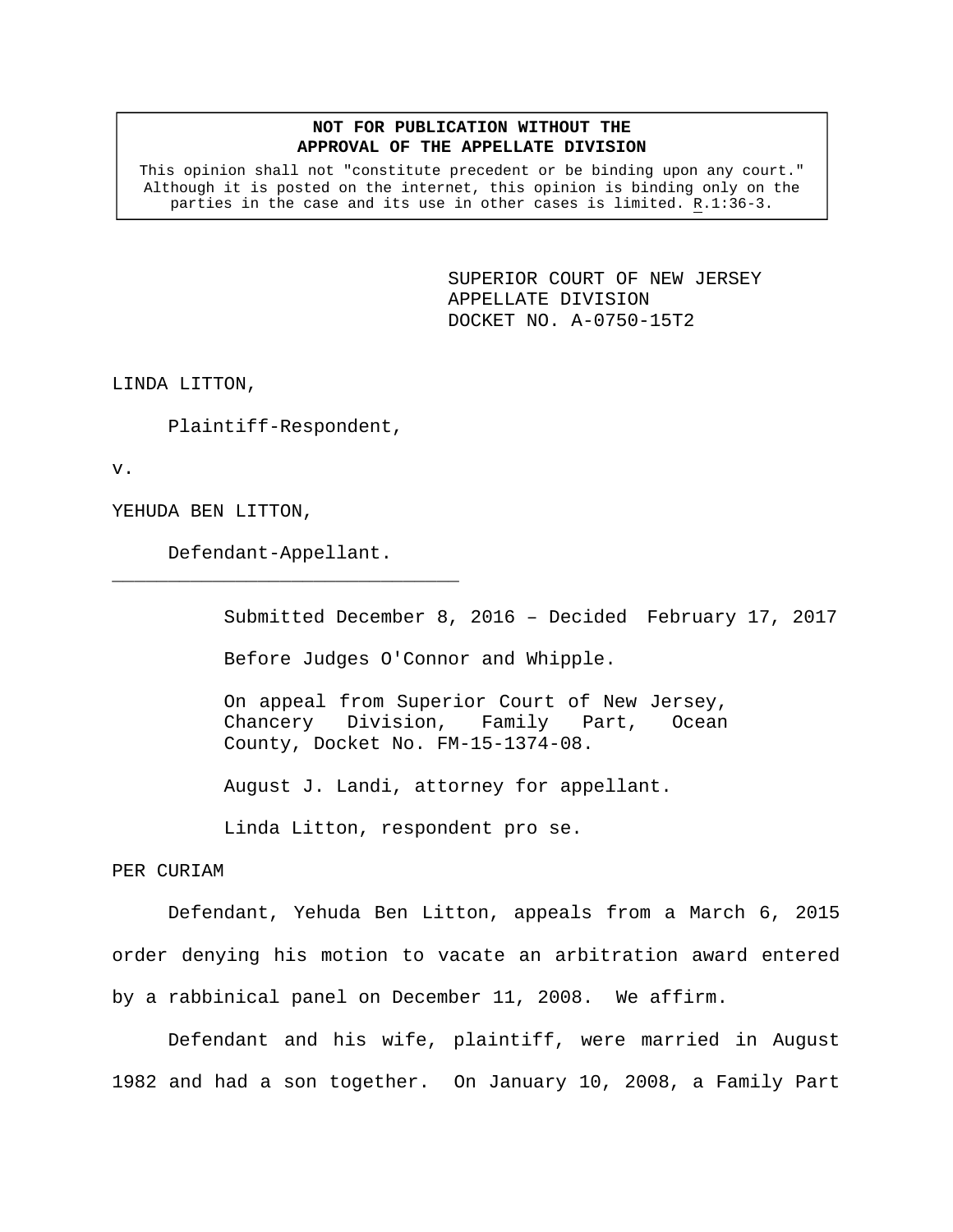judge entered a judgment of divorce and ordered the parties to share joint custody of their son. The parties were directed to proceed to arbitration before a rabbinical panel and entered into an agreement on May 28, 2008, to engage such a rabbinical panel, or a Beth Din. The panel consisted of three rabbis, one of whom was Rabbi Mendel Epstein.

An arbitration award was entered on December 11, 2008, which ordered defendant to pay plaintiff \$5000 per month until he gives her a Get. $^1$  - The award provided once plaintiff received the Get, defendant's support obligation would be reduced to \$3500 per month, which included their son's tuition, camp expenses, and medical coverage. The award also required defendant pay plaintiff \$20,050 in arrears, pay \$100,000 in plaintiff's past legal fees, and pay plaintiff \$250,000 for his refusal to disclose information about the couple's joint funds.

Plaintiff moved for enforcement of the award. On July 28, 2009, a Family Part judge found defendant was not capable of complying with the support order and denied plaintiff's request to incarcerate defendant pursuant to Rule 1:10-3. The record

i<br>Li

<sup>1</sup> A "Get" is a written document a husband must obtain and deliver to his wife when entering in to a divorce. Without a Get, a wife cannot remarry under Jewish law. Minkin v. Minkin, 180 N.J. Super. 260, 261-62, 261 n.1 (Ch. Div. 1981).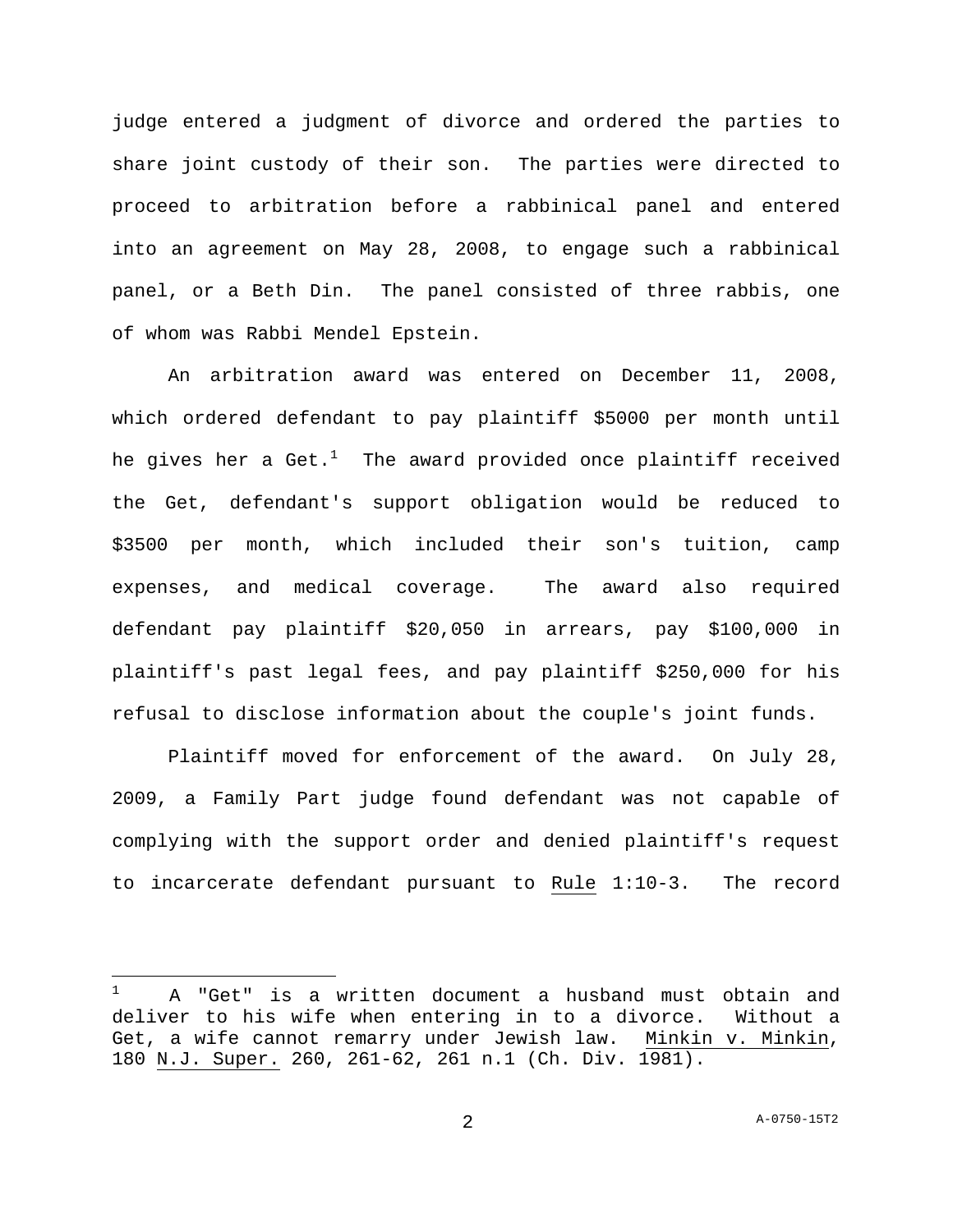does not indicate whether defendant paid any of the money ordered in the arbitration award.

In 2013, in a wholly unrelated matter, a criminal complaint was filed in the United States District Court for the District of New Jersey, charging Rabbi Epstein with criminal conspiracy to threaten and coerce Jewish husbands to give Gets to their wives.

On November 13, 2013, after a child support enforcement proceeding, a Family Part judge reduced defendant's child support obligation from \$5000 per month to \$23 per week. On November 21, 2014, defendant moved to vacate the arbitration award entered by the rabbinical panel, arguing the award was the product of corruption. At a March 6, 2015 hearing, a Family Part judge dismissed defendant's motion without prejudice because there was no causal link between the parties' arbitration decision in 2008 and Rabbi Epstein's charges. Moreover, the judge stated his decision would be no different notwithstanding Rabbi Epstein's conviction, as there were two other rabbis on defendant's panel not charged as part of the criminal conspiracy. This appeal followed.

 On appeal, defendant argues the trial court erred in denying his motion to vacate the arbitration award as defendant made a prima facie showing the award was the product of

3 A-0750-15T2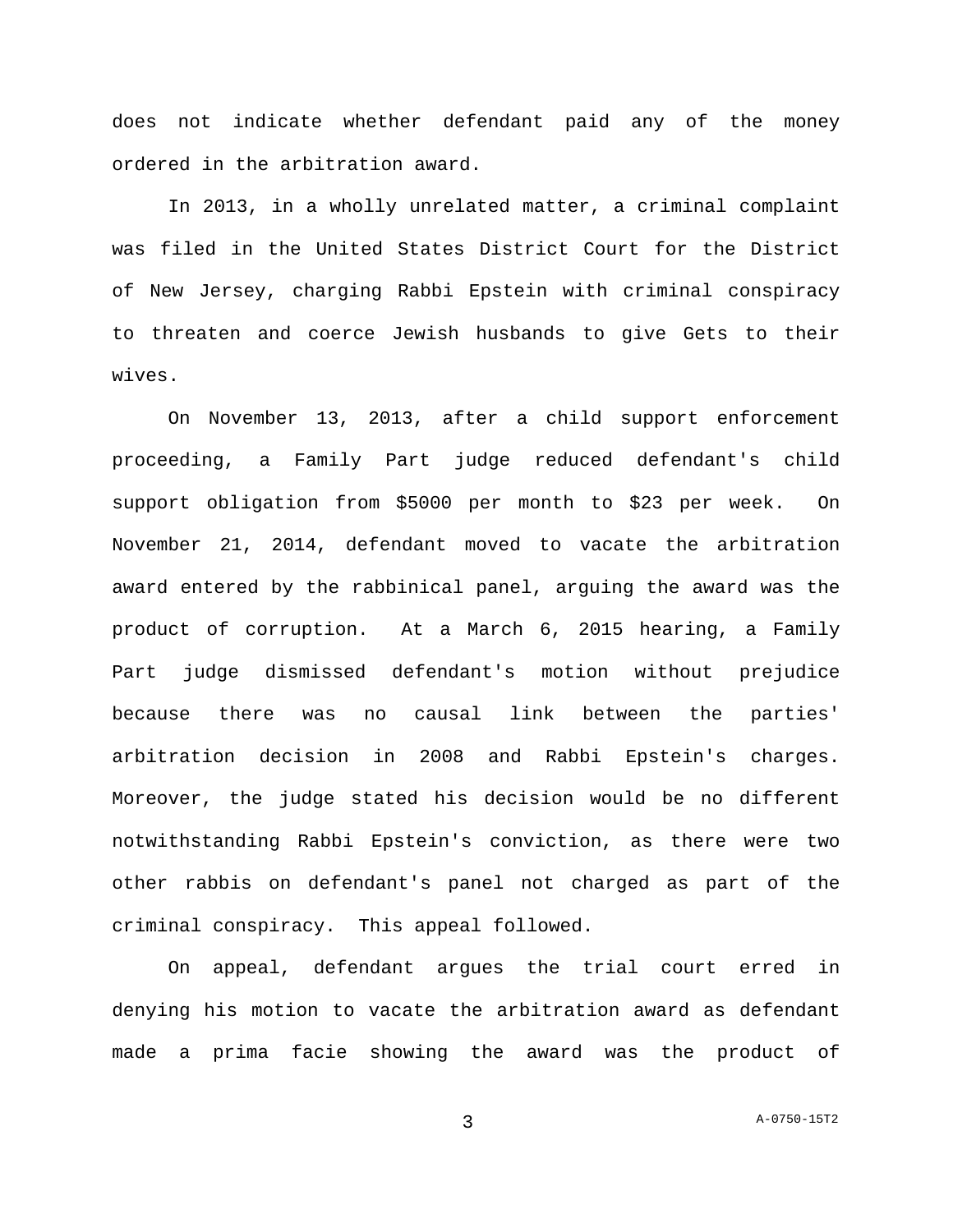corruption. His purported evidence of corruption included the Family Part judge's determination defendant could not afford to pay \$5000 per month and the consequent denial of plaintiff's request to incarcerate him for non-payment, the judge's reduction in child support from \$5000 per month to \$23 per week, and Rabbi Epstein's conviction.

 We review the trial court's denial of a motion to vacate an arbitration award de novo. Manger v. Manger, 417 N.J. Super. 370, 376 (App. Div. 2010). The Uniform Arbitration Act governs arbitration awards in New Jersey, N.J.S.A. 2A:23B-1 to -32. New Jersey favors arbitration as a means of dispute resolution and considers an agreement to "be valid under [S]tate law unless it violates public policy." Hojnowski v. Vans Skate Park, 187 N.J. 323, 342 (2006). Once parties agree to binding arbitration, the role of the court is to enforce orders issued by the arbitrator, N.J.S.A. 2A:23B-17(g); confirm an arbitration award, N.J.S.A. 2A:23B-22; correct or modify an award, N.J.S.A. 2A:23B-24; and in only very limited circumstances, vacate an award pursuant to N.J.S.A. 2A:23B-23. Minkowitz v. Israeli, 433 N.J. Super. 111, 134 (App. Div. 2013).

## N.J.S.A. 2A:23B-23 states,

the court shall vacate an award made in the arbitration proceeding if: (1) the award was procured by corruption, fraud or other undue means; (2) the court finds evident

4 A-0750-15T2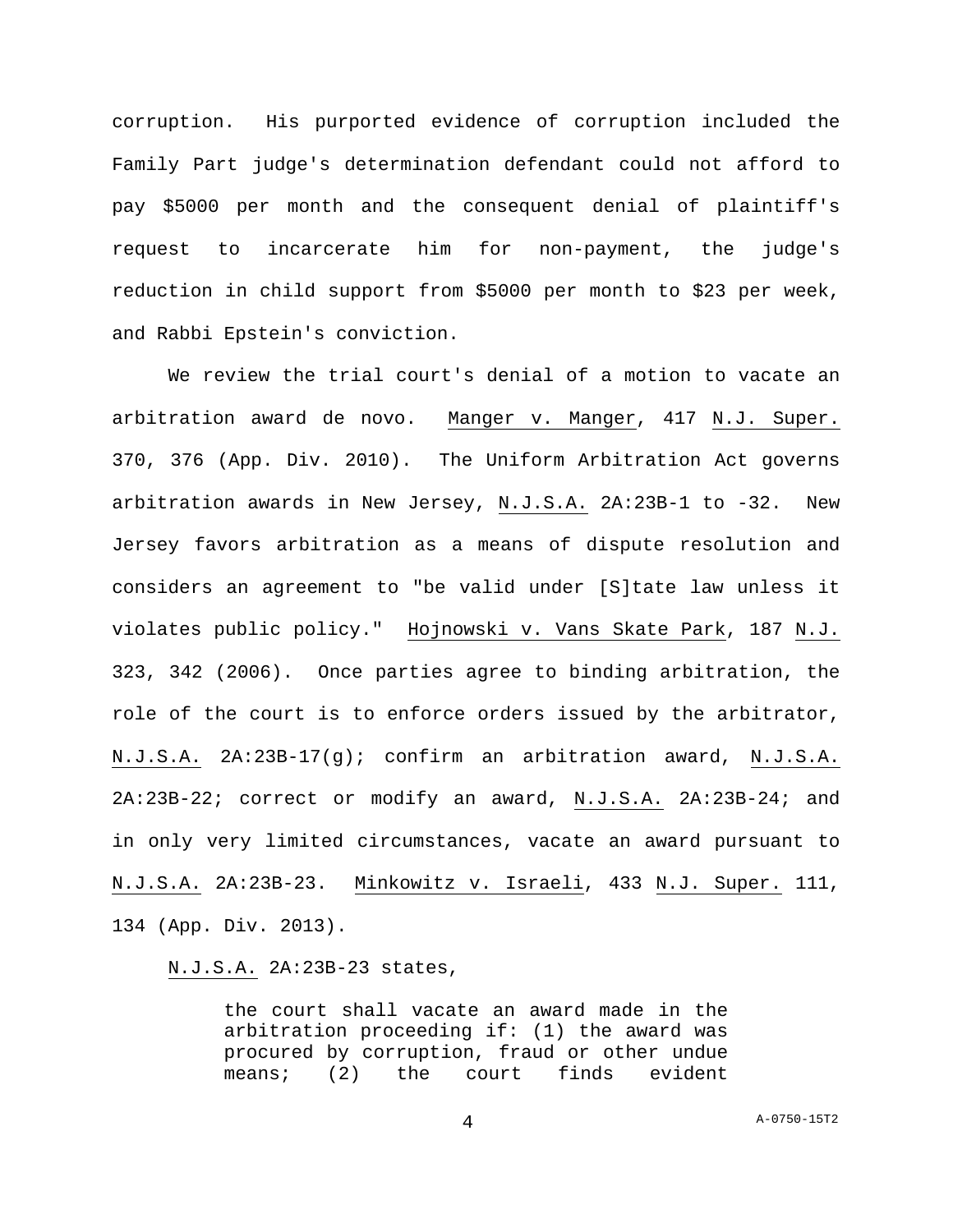partiality by an arbitrator; corruption by an arbitrator; or misconduct by an arbitrator prejudicing the rights of a party to the arbitration proceeding . . . .

The party "seeking to vacate an arbitration award bears the burden of demonstrating 'fraud, corruption, or similar wrongdoing on the part of the arbitrator.'" Minkowitz, supra, 433 N.J. Super. at 136 (quoting Tretina v. Fitzpatrick & Assocs., 135 N.J. 349, 357 (1994)).

 Defendant has offered no proof the arbitration award decided by the rabbinical panel was procured by fraud or corruption, or based upon the partiality of the arbitrators. Defendant suggests, by virtue of Rabbi Epstein's criminal conviction, the court can "connect the dots" and infer the arbitration award in the parties' case was fraudulently procured or corrupt. However, as the trial judge stated, "[t]he dots are too far away and unrelated." Defendant has not provided any evidence the arbitration award was the product of fraud or coercion by Rabbi Epstein.

 Defendant argues Rabbi Epstein had a duty to disclose the lengths he would go to "assure wayward husbands granted GETS to their wives." An arbitrator is under a duty to disclose to all parties any financial or personal interest, and any existing or past relationship with any of the parties. N.J.S.A. 2A:23B-12(a). Additionally, if the arbitrator fails to disclose a fact

5 A-0750-15T2